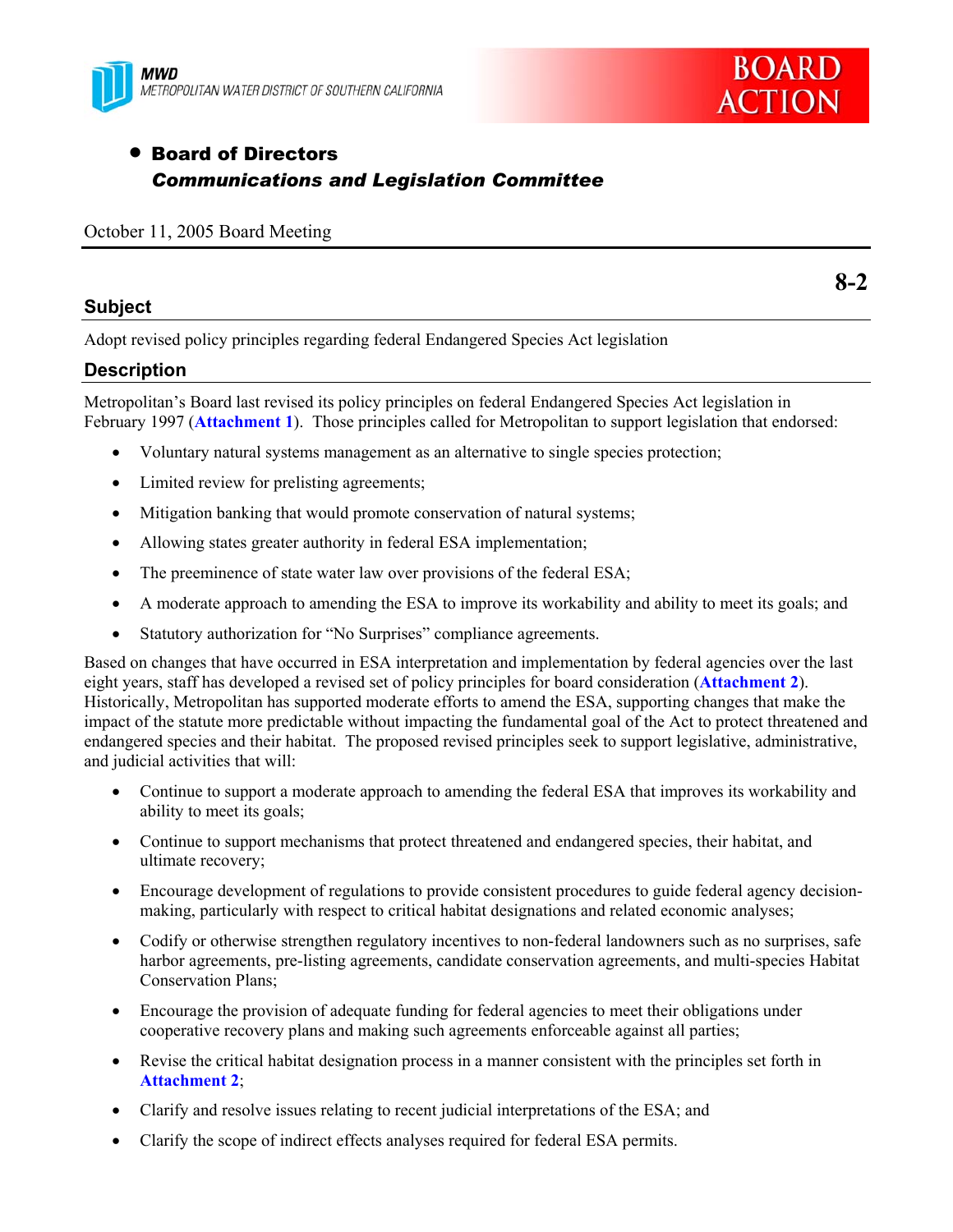This matter was presented to the Board in September as an information item and was discussed at the Communications and Legislation Committee meeting. Staff recommends adoption of the revised policy principles and will continue to keep the Board apprised of the status of the federal legislation as the session progresses.

## **Policy**

Board-adopted Federal Endangered Species Act Policy (last amended February 11, 1997)

## **California Environmental Quality Act (CEQA)**

CEQA determination for Option #1:

The proposed action is not defined as a project under CEQA because the proposed action involves continuing administrative activities such as general policy and procedure making (Section 15378(b)(2) of the State CEQA Guidelines). In addition, where it can be seen with certainty that there is no possibility that the proposed action in question may have a significant effect on the environment, the proposed action is not subject to CEQA (Section 15061(b)(3) of the State CEQA Guidelines).

The CEQA determination is: Determine that the proposed action is not subject to the provisions of CEQA pursuant to Sections 15378(b)(2) and 15061(b)(3) of the State CEQA Guidelines.

CEQA determination for Option #2:

None required

#### **Board Options/Fiscal Impacts**

#### **Option #1**

Adopt the CEQA determination and the attached Federal Endangered Species Act Revised Policy. **Fiscal Impact:** None

#### **Option #2**

Do not adopt the attached Federal Endangered Species Act Revised Policy **Fiscal Impact:** None

## **Staff Recommendation**

Option #1

9/20/2005 *Jeffrey Kightlinger*  her*l*aMCounse *Date* 

9/20/2005 *Date* 

*Dennis B. Underwood CEO/General Manager* 

**Attachment 1 – ESA Policy Principles** 

**Attachment 2 – Proposed Revised Policy** 

BLA #3933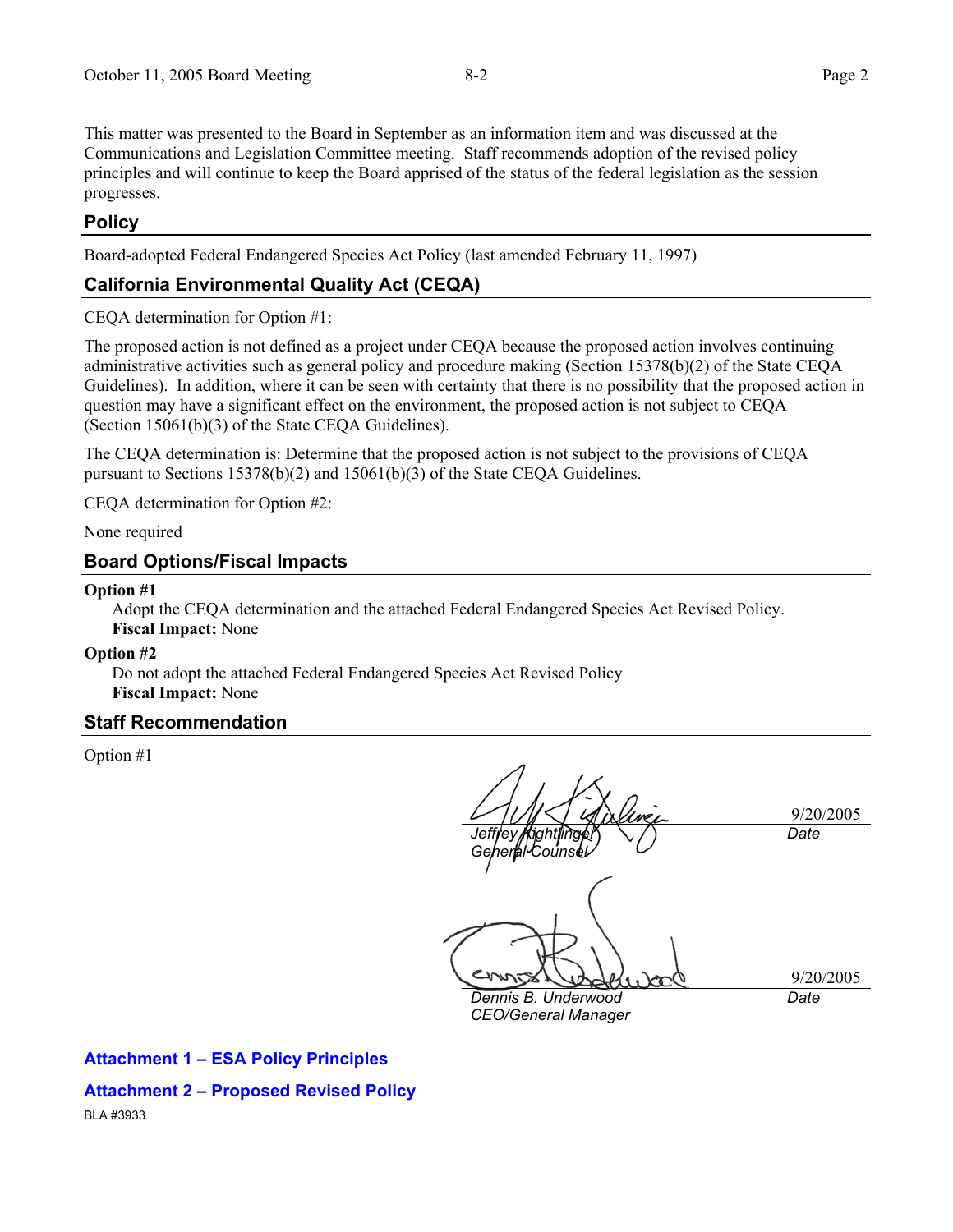#### **ESA POLICY PRINCIPLES**

**Issue:** Federal Endangered Species Act.

 **Policy Adopted:** Update Metropolitan's federal ESA policy principles and support legislative activities as follows:

- Voluntary Natural Systems Management: Proactively pursue inclusion of a voluntary natural systems management approach as an alternate track to single species protection.
- Pre-listing: Continue to support binding pre-listing agreements that are subject only to review for adherence to terms at the time of any subsequent species listing.
- Mitigation Banking: Support provisions for appropriate mitigation banking where it promotes conservation of natural systems.
- State Role: Support provisions that would allow states greater leeway in the implementation of the federal ESA.
- State Water Law: Continue to support provisions that specify that decisions of a state regulatory body pursuant to State water law would prevail over requirements of the federal ESA.
- Moderate Approach: Continue to support a moderate approach to amending the federal ESA that improves its workability and ability to meet goals.
- "No Surprises:" Continue to support statutory authorization for binding ESA compliance agreements and permits that:
	- include a defined range of adaptive management measures to provide flexibility as appropriate to refine conservation commitments and to address unforeseen circumstances over the life of the permit; and
	- provide that any modifications to the conservation plan necessary to address future unforeseen or extraordinary circumstances will not impose additional costs (dollars, land or water) on the permittee without the consent of that permittee.

M.I. 41327 – March 14, 19958; additional "no surprises" principle added by M.I. 42287 – February 11, 1997.